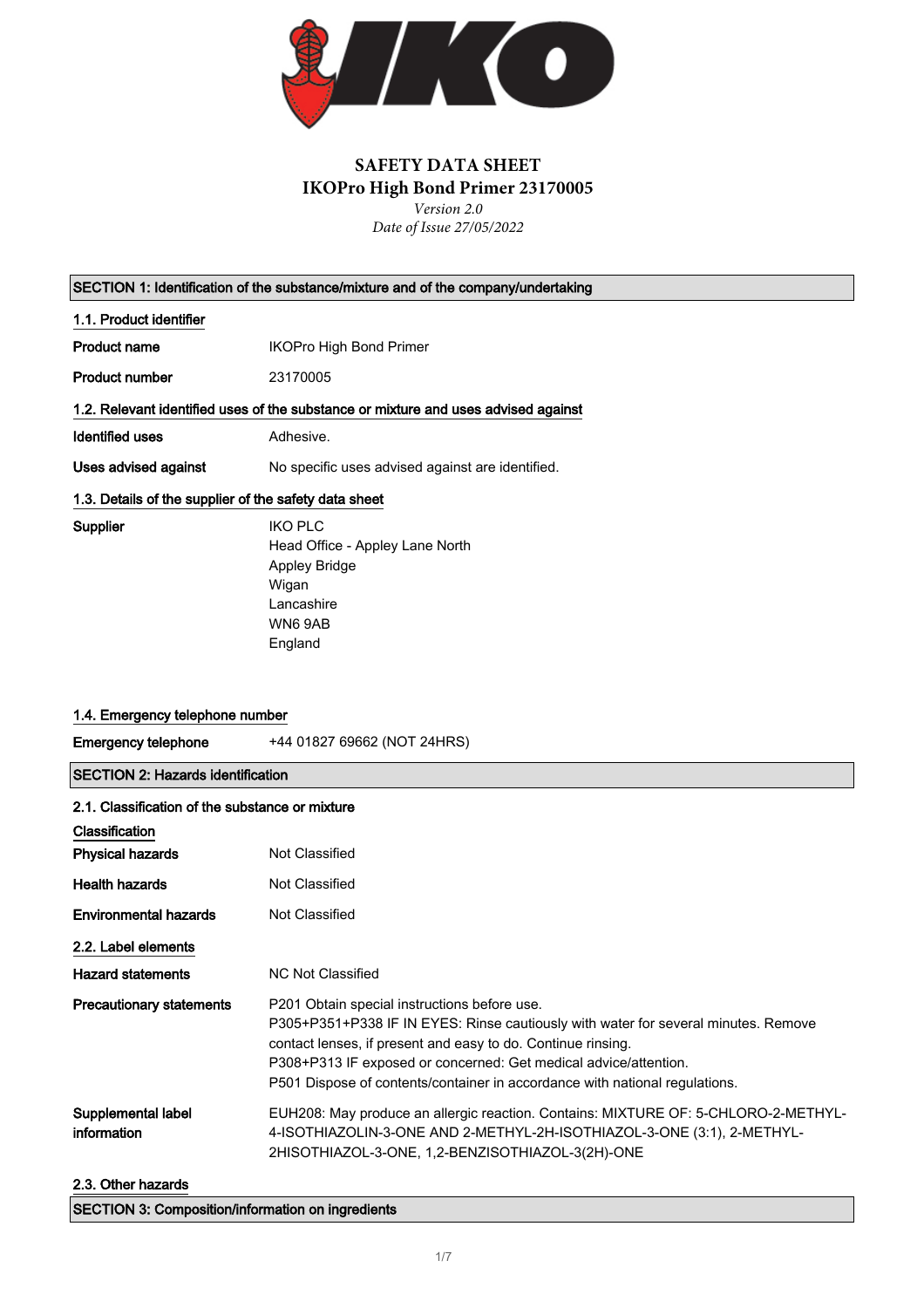*Version 2.0 Date of Issue 27/05/2022*

## SECTION 4: First aid measures

| 4.1. Description of first aid measures                                   |                                                                                                                                                                                                                                                                   |
|--------------------------------------------------------------------------|-------------------------------------------------------------------------------------------------------------------------------------------------------------------------------------------------------------------------------------------------------------------|
| <b>General information</b>                                               | Remove affected person from source of contamination.                                                                                                                                                                                                              |
| Inhalation                                                               | Move affected person to fresh air at once.                                                                                                                                                                                                                        |
| Ingestion                                                                | DO NOT induce vomiting. Get medical attention immediately.                                                                                                                                                                                                        |
| <b>Skin contact</b>                                                      | Remove contaminated clothing immediately and wash skin with soap and water.                                                                                                                                                                                       |
| Eye contact                                                              | Rinse immediately with plenty of water. Remove any contact lenses and open eyelids wide<br>apart. Continue to rinse for at least 15 minutes. Get medical attention if irritation persists after<br>washing. Show this Safety Data Sheet to the medical personnel. |
|                                                                          | 4.2. Most important symptoms and effects, both acute and delayed                                                                                                                                                                                                  |
| <b>General information</b>                                               | The severity of the symptoms described will vary dependent on the concentration and the<br>length of exposure.                                                                                                                                                    |
| Inhalation                                                               | No specific symptoms known.                                                                                                                                                                                                                                       |
| Ingestion                                                                | May cause discomfort if swallowed.                                                                                                                                                                                                                                |
| <b>Skin contact</b>                                                      | Prolonged skin contact may cause redness and irritation.                                                                                                                                                                                                          |
| Eye contact                                                              | Irritating to eyes. Symptoms following overexposure may include the following: Redness.<br>Pain.                                                                                                                                                                  |
|                                                                          | 4.3. Indication of any immediate medical attention and special treatment needed                                                                                                                                                                                   |
| Notes for the doctor                                                     | No specific recommendations. If in doubt, get medical attention promptly.                                                                                                                                                                                         |
| <b>SECTION 5: Firefighting measures</b>                                  |                                                                                                                                                                                                                                                                   |
| 5.1. Extinguishing media                                                 |                                                                                                                                                                                                                                                                   |
| Suitable extinguishing media                                             | Extinguish with foam, carbon dioxide, dry powder or water fog.                                                                                                                                                                                                    |
| Unsuitable extinguishing<br>media                                        | Do not use water jet as an extinguisher, as this will spread the fire.                                                                                                                                                                                            |
| 5.2. Special hazards arising from the substance or mixture               |                                                                                                                                                                                                                                                                   |
| Specific hazards                                                         | Protection against nuisance dust must be used when the airborne concentration exceeds 10<br>mg/m3. Oxides of carbon. Oxides of nitrogen. No unusual fire or explosion hazards noted.                                                                              |
| <b>Hazardous combustion</b><br>products                                  | Thermal decomposition or combustion may liberate carbon oxides and other toxic gases or<br>vapours. Oxides of carbon. Oxides of nitrogen.                                                                                                                         |
| 5.3. Advice for firefighters                                             |                                                                                                                                                                                                                                                                   |
| Protective actions during<br>firefighting                                | Containers close to fire should be removed or cooled with water. Do not allow water to contact<br>any leaked material.                                                                                                                                            |
| Special protective equipment<br>for firefighters                         | Wear positive-pressure self-contained breathing apparatus (SCBA) and appropriate protective<br>clothing.                                                                                                                                                          |
| <b>SECTION 6: Accidental release measures</b>                            |                                                                                                                                                                                                                                                                   |
| 6.1. Personal precautions, protective equipment and emergency procedures |                                                                                                                                                                                                                                                                   |
| <b>Personal precautions</b>                                              | Wear protective clothing as described in Section 8 of this safety data sheet.                                                                                                                                                                                     |
| 6.2. Environmental precautions                                           |                                                                                                                                                                                                                                                                   |

Environmental precautions Do not discharge into drains or watercourses or onto the ground.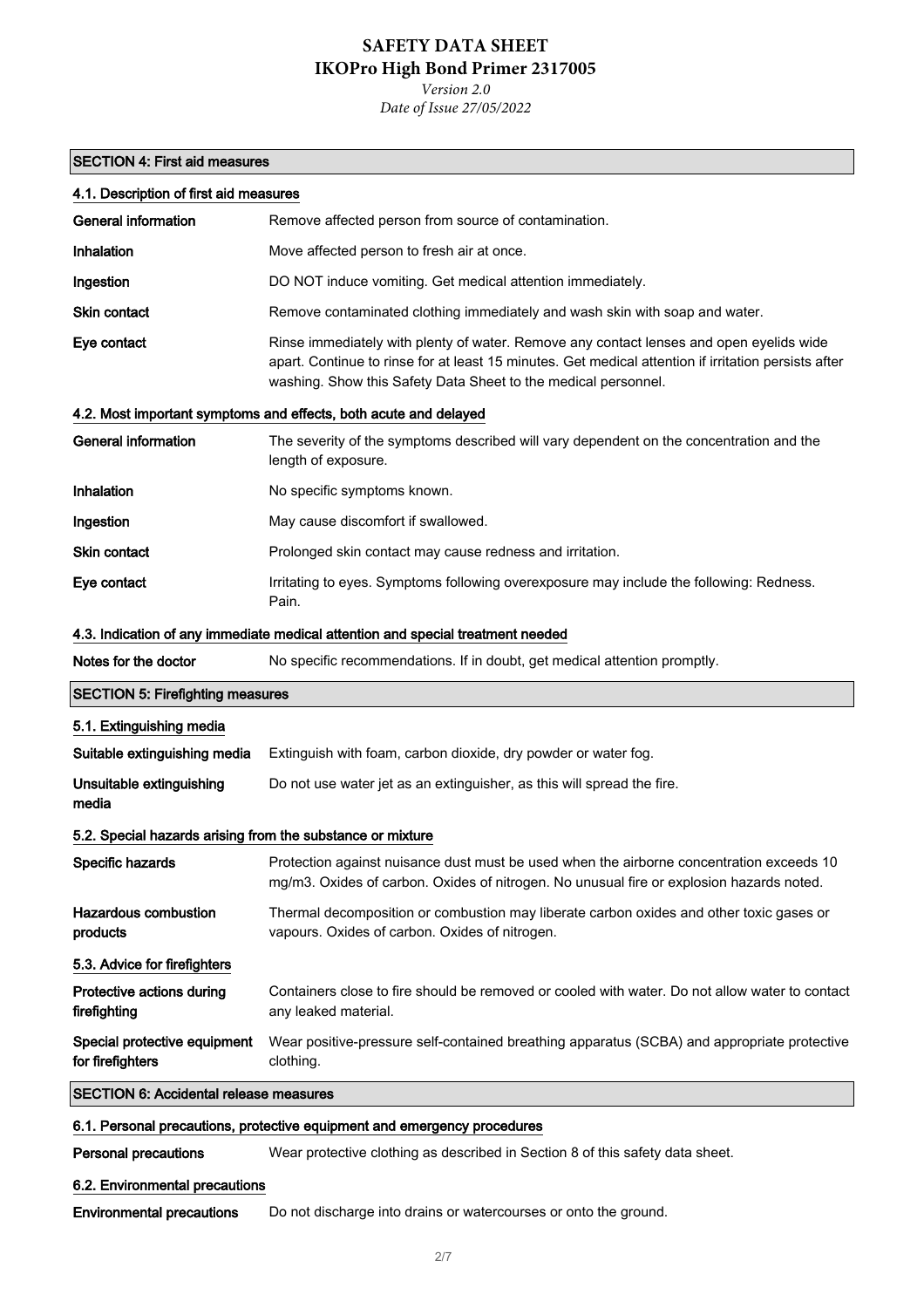*Version 2.0*

*Date of Issue 27/05/2022*

| 6.3. Methods and material for containment and cleaning up |                                                                                                                                                                                                                                                                                             |
|-----------------------------------------------------------|---------------------------------------------------------------------------------------------------------------------------------------------------------------------------------------------------------------------------------------------------------------------------------------------|
| Methods for cleaning up                                   | Absorb spillage with non-combustible, absorbent material.                                                                                                                                                                                                                                   |
| 6.4. Reference to other sections                          |                                                                                                                                                                                                                                                                                             |
| Reference to other sections                               | Wear protective clothing as described in Section 8 of this safety data sheet.                                                                                                                                                                                                               |
| <b>SECTION 7: Handling and storage</b>                    |                                                                                                                                                                                                                                                                                             |
| 7.1. Precautions for safe handling                        |                                                                                                                                                                                                                                                                                             |
| <b>Usage precautions</b>                                  | Good personal hygiene procedures should be implemented. Wash hands and any other<br>contaminated areas of the body with soap and water before leaving the work site.                                                                                                                        |
|                                                           | 7.2. Conditions for safe storage, including any incompatibilities                                                                                                                                                                                                                           |
| Storage precautions                                       | Store in closed original container at temperatures between 5°C and 25°C.                                                                                                                                                                                                                    |
| Storage class                                             | Chemical storage.                                                                                                                                                                                                                                                                           |
| 7.3. Specific end use(s)                                  |                                                                                                                                                                                                                                                                                             |
| Specific end use(s)                                       | The identified uses for this product are detailed in Section 1.2.                                                                                                                                                                                                                           |
| <b>SECTION 8: Exposure Controls/personal protection</b>   |                                                                                                                                                                                                                                                                                             |
| 8.1. Control parameters                                   |                                                                                                                                                                                                                                                                                             |
| Ingredient comments                                       | WEL = Workplace Exposure Limits                                                                                                                                                                                                                                                             |
| 8.2. Exposure controls                                    |                                                                                                                                                                                                                                                                                             |
| Protective equipment                                      |                                                                                                                                                                                                                                                                                             |
| Appropriate engineering<br>controls                       | Provide adequate ventilation.                                                                                                                                                                                                                                                               |
| Eye/face protection                                       | The following protection should be worn: Chemical splash goggles or face shield.                                                                                                                                                                                                            |
| Hand protection                                           | It is recommended that gloves are made of the following material: Nitrile rubber. It should be<br>noted that liquid may penetrate the gloves. Frequent changes are recommended. For<br>exposure up to 8 hours, wear gloves made of the following material: Viton rubber (fluoro<br>rubber). |
| Other skin and body<br>protection                         | Wear suitable protective clothing as protection against splashing or contamination. Wear<br>apron or protective clothing in case of contact.                                                                                                                                                |
| Hygiene measures                                          | Use engineering controls to reduce air contamination to permissible exposure level. Wash<br>hands after handling.                                                                                                                                                                           |
| <b>Respiratory protection</b>                             | If ventilation is inadequate, suitable respiratory protection must be worn. If ventilation is<br>inadequate, suitable respiratory protection must be worn. Wear a respirator fitted with the<br>following cartridge: Combination filter, type A2/P3.                                        |
| <b>Environmental exposure</b><br>controls                 | Keep container tightly sealed when not in use.                                                                                                                                                                                                                                              |
| <b>SECTION 9: Physical and Chemical Properties</b>        |                                                                                                                                                                                                                                                                                             |

## 9.1. Information on basic physical and chemical properties

Appearance Coloured liquid.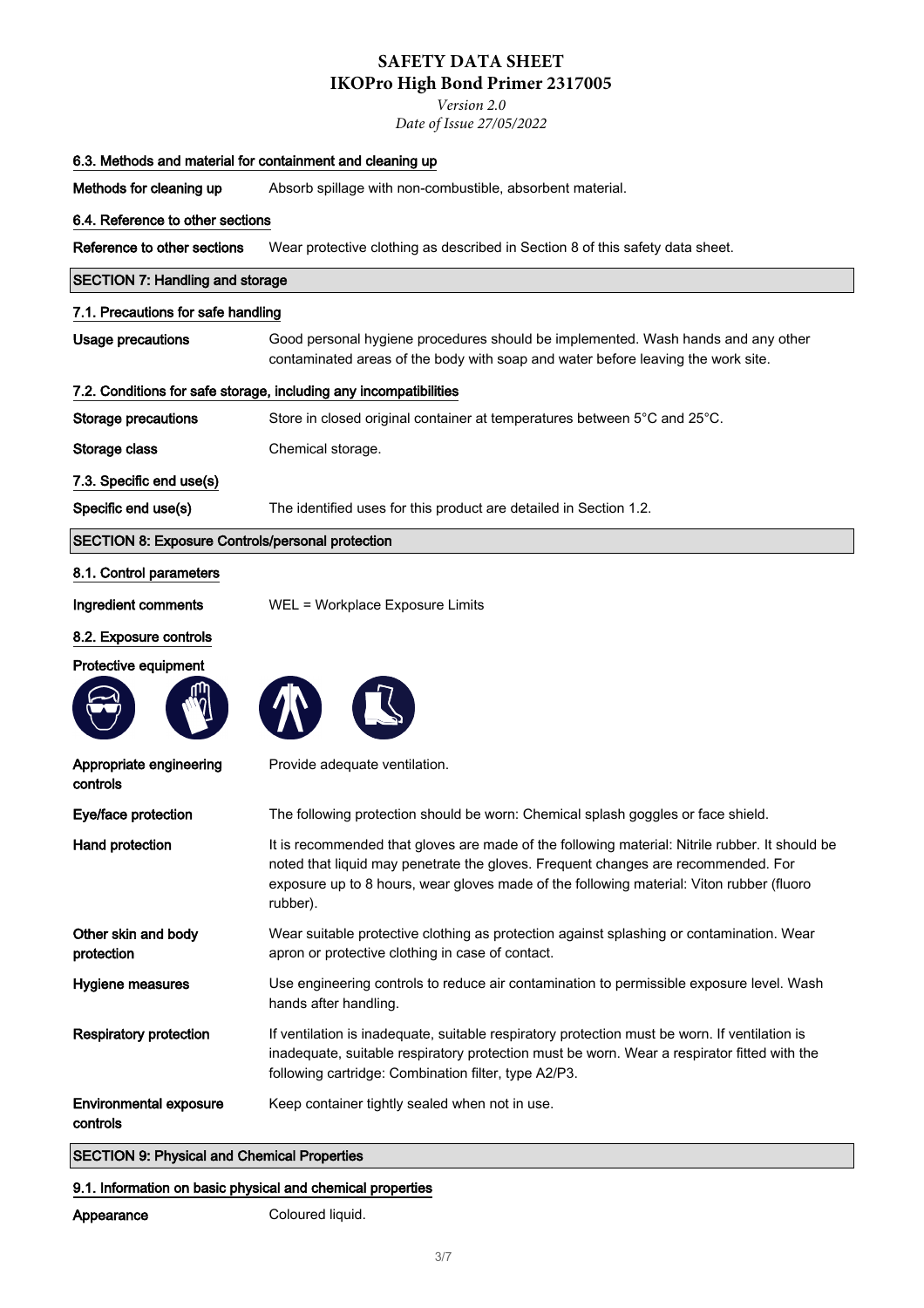### *SAFETY DATA SHEET IKOPro High Bond Primer 2317005 Version 2.0 Date of Issue 27/05/2022*

| Colour                                      | Various colours.                                            |
|---------------------------------------------|-------------------------------------------------------------|
| Odour                                       | Characteristic.                                             |
| <b>Odour threshold</b>                      | Not available.                                              |
| pH                                          | Not available.                                              |
| <b>Melting point</b>                        | Not available.                                              |
| Initial boiling point and range             | 39-40C°C@                                                   |
| Flash point                                 | Technically not feasible.                                   |
| <b>Evaporation rate</b>                     | Not available.                                              |
| <b>Evaporation factor</b>                   | Not available.                                              |
| Flammability (solid, gas)                   | Not available.                                              |
| Other flammability                          | Not available.                                              |
| Vapour pressure                             | 23 hPa @ 20°C                                               |
| Vapour density                              | Not available.                                              |
| <b>Relative density</b>                     | $0.9 - 1.1 \text{ @ } 20^{\circ}$ C                         |
| <b>Bulk density</b>                         | Not available.                                              |
| Solubility(ies)                             | Insoluble in water.                                         |
| <b>Partition coefficient</b>                | Not available.                                              |
| <b>Decomposition Temperature</b>            | Not available.                                              |
| <b>Viscosity</b>                            | Kinematic viscosity > 20.5 mm <sup>2</sup> /s.              |
| <b>Explosive properties</b>                 | Not available.                                              |
| Explosive under the influence<br>of a flame | Not considered to be explosive.                             |
| <b>Oxidising properties</b>                 | Not available.                                              |
| <b>Comments</b>                             | Information given is applicable to the product as supplied. |
| 9.2. Other information                      |                                                             |
| Other information                           | No information required.                                    |
| <b>Refractive index</b>                     | Not available.                                              |
| Particle size                               | Not available.                                              |
| Molecular weight                            | Not available.                                              |
| <b>Volatility</b>                           | Not available.                                              |
| Saturation concentration                    | Not available.                                              |
| <b>Critical temperature</b>                 | Not available.                                              |
| <b>SECTION 10: Stability and reactivity</b> |                                                             |

## 10.1. Reactivity

Reactivity There are no known reactivity hazards associated with this product.

### 10.2. Chemical stability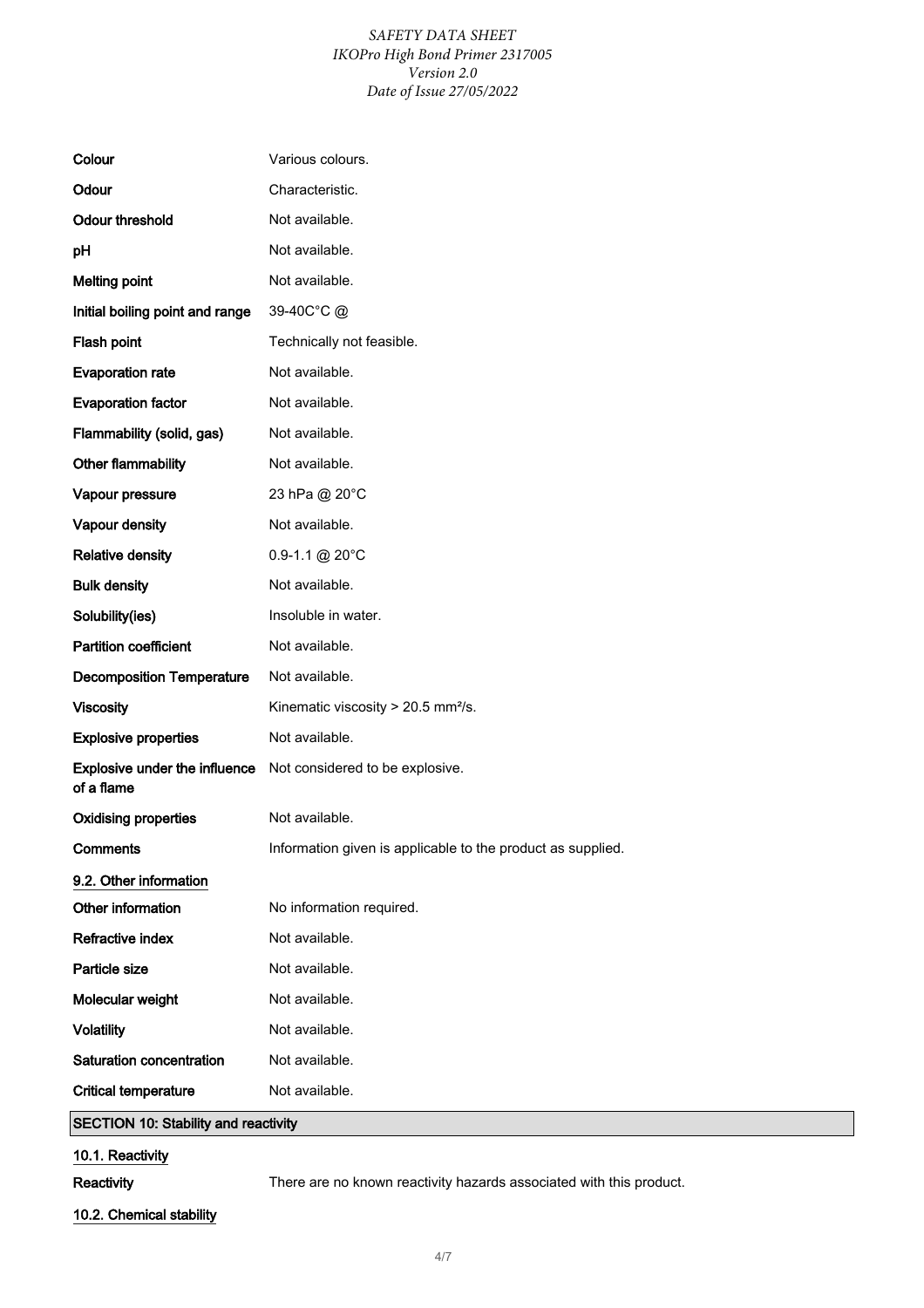### *SAFETY DATA SHEET IKOPro High Bond Primer 2317005 Version 2.0 Date of Issue 27/05/2022*

| <b>Stability</b>                             | Stable at normal ambient temperatures and when used as recommended.                                                                                                                                     |
|----------------------------------------------|---------------------------------------------------------------------------------------------------------------------------------------------------------------------------------------------------------|
| 10.3. Possibility of hazardous reactions     |                                                                                                                                                                                                         |
| Possibility of hazardous<br>reactions        | Not applicable. Not relevant.                                                                                                                                                                           |
| 10.4. Conditions to avoid                    |                                                                                                                                                                                                         |
| Conditions to avoid                          | Avoid freezing.                                                                                                                                                                                         |
| 10.5. Incompatible materials                 |                                                                                                                                                                                                         |
| Materials to avoid                           | Strong acids. Strong alkalis.                                                                                                                                                                           |
| 10.6. Hazardous decomposition products       |                                                                                                                                                                                                         |
| Hazardous decomposition<br>products          | Does not decompose when used and stored as recommended.                                                                                                                                                 |
| <b>SECTION 11: Toxicological information</b> |                                                                                                                                                                                                         |
| 11.1. Information on toxicological effects   |                                                                                                                                                                                                         |
| <b>SECTION 12: Ecological Information</b>    |                                                                                                                                                                                                         |
| 12.1. Toxicity                               |                                                                                                                                                                                                         |
| 12.2. Persistence and degradability          |                                                                                                                                                                                                         |
| 12.3. Bioaccumulative potential              |                                                                                                                                                                                                         |
| <b>Partition coefficient</b>                 | Not available.                                                                                                                                                                                          |
| 12.4. Mobility in soil                       |                                                                                                                                                                                                         |
| <b>Mobility</b>                              | The product contains volatile organic compounds (VOCs) which will evaporate easily from all<br>surfaces.                                                                                                |
| 12.5. Results of PBT and vPvB assessment     |                                                                                                                                                                                                         |
| Results of PBT and vPvB<br>assessment        | This product does not contain any substances classified as PBT or vPvB.                                                                                                                                 |
| 12.6. Other adverse effects                  |                                                                                                                                                                                                         |
| Other adverse effects                        | Not applicable.                                                                                                                                                                                         |
| <b>SECTION 13: Disposal considerations</b>   |                                                                                                                                                                                                         |
| 13.1. Waste treatment methods                |                                                                                                                                                                                                         |
| <b>General information</b>                   | Waste should be treated as controlled waste. Dispose of waste to licensed waste disposal site<br>in accordance with the requirements of the local Waste Disposal Authority.                             |
| <b>Disposal methods</b>                      | Dispose of waste to licensed waste disposal site in accordance with the requirements of the<br>local Waste Disposal Authority. Avoid the spillage or runoff entering drains, sewers or<br>watercourses. |
| <b>SECTION 14: Transport information</b>     |                                                                                                                                                                                                         |
| General                                      | The product is not covered by international regulations on the transport of dangerous goods<br>(IMDG, IATA, ADR/RID).                                                                                   |

## 14.1. UN number

Not applicable.

## 14.2. UN proper shipping name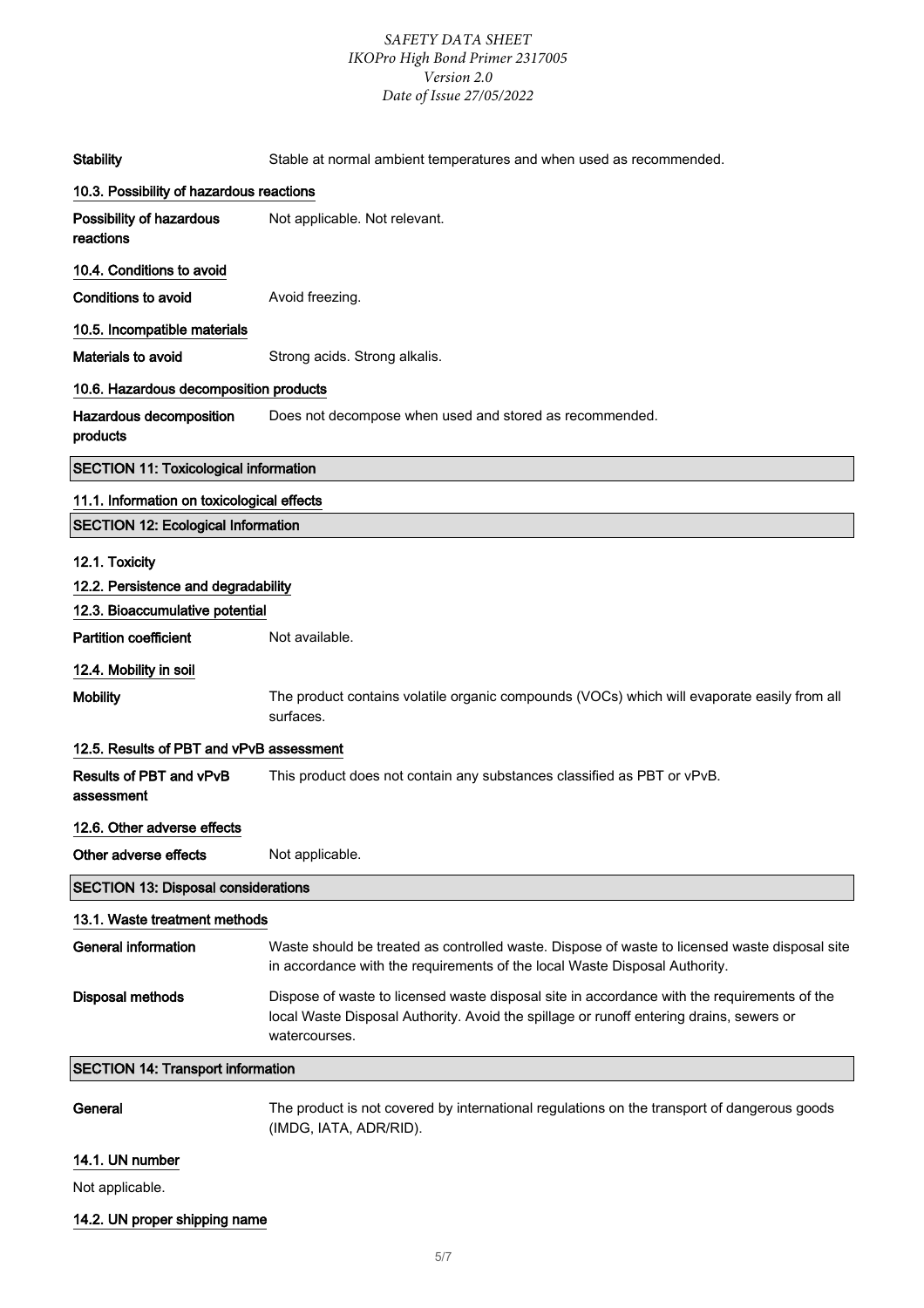*Version 2.0 Date of Issue 27/05/2022*

Not applicable.

### 14.3. Transport hazard class(es)

No transport warning sign required.

### 14.4. Packing group

Not applicable.

#### 14.5. Environmental hazards

Environmentally hazardous substance/marine pollutant

No.

#### 14.6. Special precautions for user

Not applicable.

#### 14.7. Transport in bulk according to Annex II of MARPOL73/78 and the IBC Code

### Transport in bulk according to Not applicable. Annex II of MARPOL 73/78 and the IBC Code

### SECTION 15: Regulatory information

| 15.1. Safety, health and environmental regulations/legislation specific for the substance or mixture |                                                                                                                                                                                                                |
|------------------------------------------------------------------------------------------------------|----------------------------------------------------------------------------------------------------------------------------------------------------------------------------------------------------------------|
| <b>National regulations</b>                                                                          | The Control of Substances Hazardous to Health Regulations 2002 (SI 2002 No. 2677) (as<br>amended).<br>Control of Pollution Act 1974.                                                                           |
|                                                                                                      | Control of Substances Hazardous to Health Regulations 2002 (as amended).                                                                                                                                       |
| EU legislation                                                                                       | Regulation (EC) No 1907/2006 of the European Parliament and of the Council of 18<br>December 2006 concerning the Registration, Evaluation, Authorisation and Restriction of<br>Chemicals (REACH) (as amended). |
| Guidance                                                                                             | Approved Classification and Labelling Guide (Sixth edition) L131.                                                                                                                                              |
| <b>Authorisations (Title VII</b><br><b>Regulation 1907/2006)</b>                                     | No specific authorisations are known for this product.                                                                                                                                                         |

#### 15.2. Chemical safety assessment

No chemical safety assessment has been carried out.

### SECTION 16: Other information

| <b>Issued by</b>     | <b>OHS&amp;E Department</b> |
|----------------------|-----------------------------|
| <b>Revision date</b> | 27/05/2022                  |
| Revision             | 2                           |
| <b>SDS number</b>    | 20717                       |
| <b>SDS</b> status    | Approved.                   |
| Risk phrases in full | Not classified.             |
| <b>Store Between</b> | Store Between 5'c - 25'c    |
| <b>Contains SVHC</b> | NO.                         |